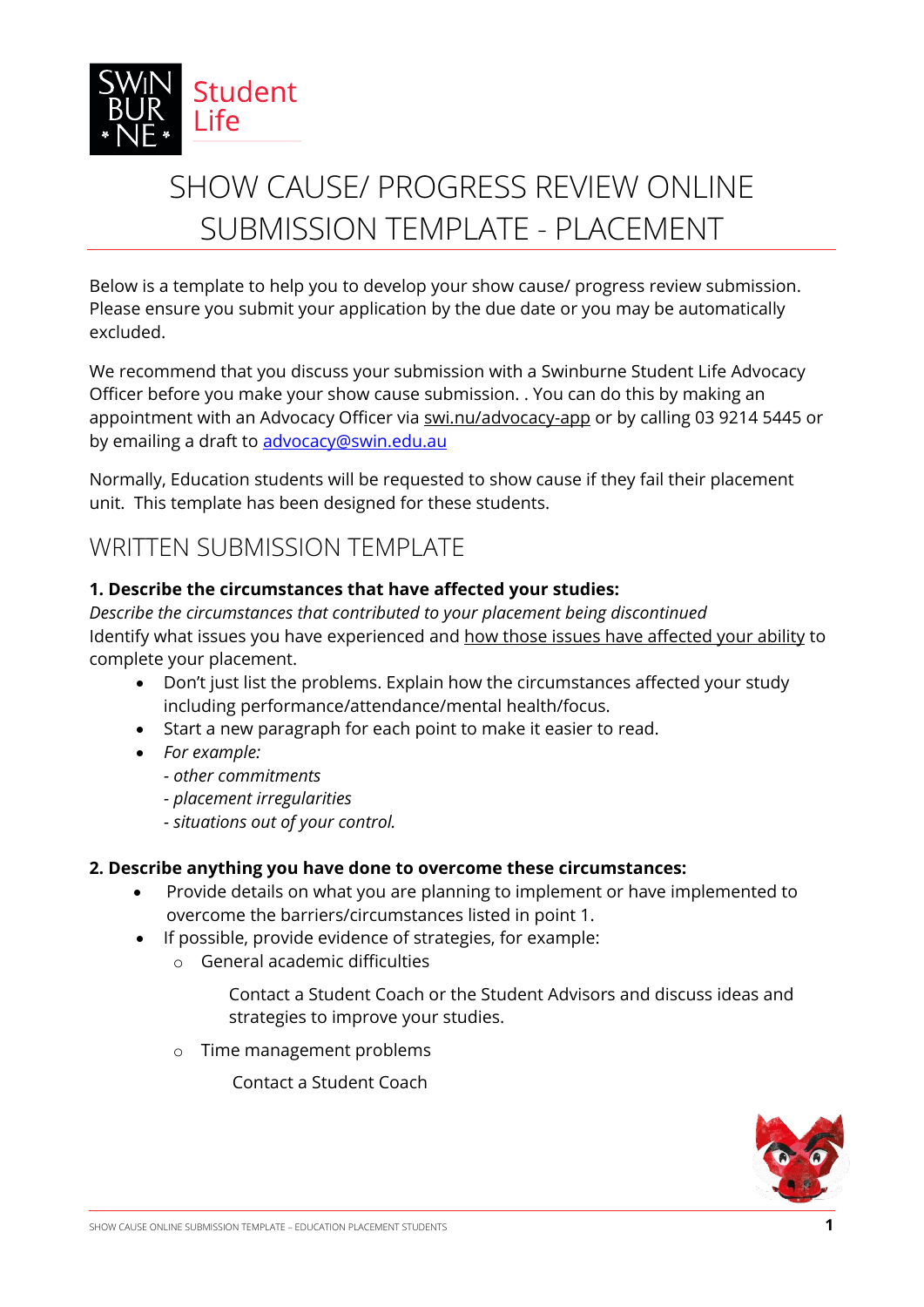Draw up a study plan to show your dedication and planning for next semester.

o Emotional/Psychological difficulties

Are you undertaking or should speak to someone for support. Wellbeing service at Swinburne is a great place to start https://www.swinburne.edu.au/current-students/student-services-

support/health/counselling/

Attach appointment confirmation as evidence or letter from your mental health professional

o Placement irregularities

Contact eLA at first sign of trouble to discuss what to do in future Maintain regular updates with eLA

### **3. Prior Progress Review Status:**

- If you have had a previous show cause notification and are currently on conditions, did you meet the conditions? If not, you need to explain why.
- If you have not had to show cause before simply write "I have not had to show cause previously".

### **4. Additional information that may assist the Progress Review:**

- Discuss your ideal outcome or what you wish to do
	- Take a Leave of Absence for XX teaching periods to save money/ resolve personal issues
		- Go part-time to manage study load better
		- Continue studying full time with ongoing counselling and student coach management.
- Discuss your goals and inspirations

Why are you taking this course? What are your career goals? Essentially, demonstrate your passion for the course and Swinburne.

### **5. Supporting Documentation**

Ensure that you support your application with evidence.

- Include as many pieces of evidence as possible to back up your statements.
- If you have one, make sure you include your Academic Progress Plan
- You can submit a Statutory Declaration as evidence, details are here: <https://www.ag.gov.au/Publications/Statutory-declarations/Pages/default.aspx>
- Types of evidence to consider depending on your circumstances: Medical certificates, appointment confirmations, letters of support, bank statements, payslips, study plans, email communications etc

 $\bullet$ 

An Advocacy Officer will be able to assist you to identify evidence if you need help.